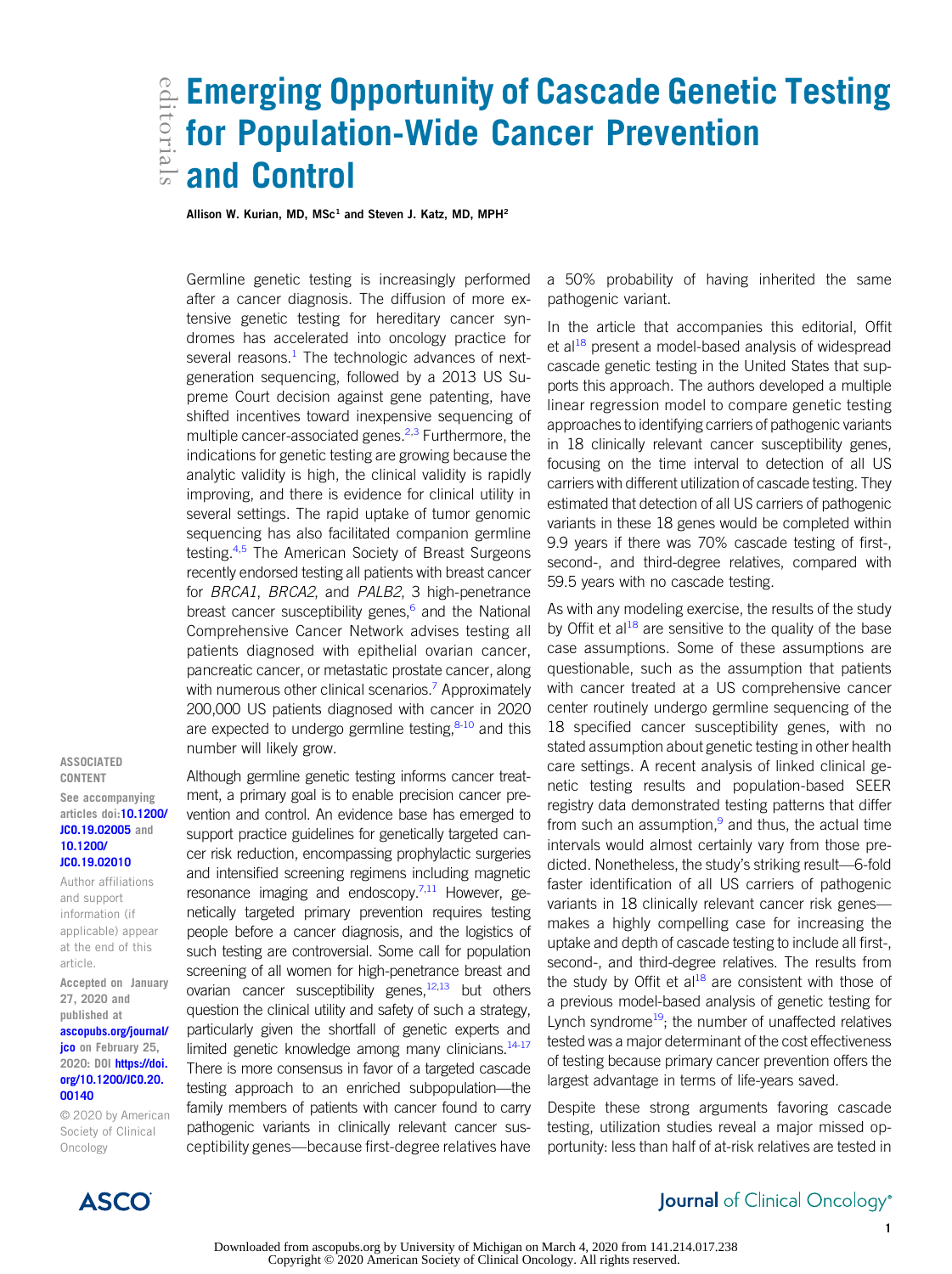most series,<sup>[20](#page-2-17)[-22](#page-2-18)</sup> even though cascade testing is covered by insurance and endorsed by guidelines.<sup>[7](#page-2-6),[11,](#page-2-9)[17](#page-2-13)</sup> Several factors contribute to this gap. The fragmentation of the US health care system and insurance coverage contributes to suboptimal cascade testing; relatives largely receive care in different settings than the initially tested patient, and privacy regulations discourage direct outreach to relatives by the patient's clinician. Patients bear the primary responsibility for notifying and engaging their relatives about cascade testing<sup>[23-](#page-2-19)[28](#page-2-20)</sup> at a time when many are in the midst of arduous cancer therapy. Furthermore, the results of genetic testing are increasingly complex, including a substantial prevalence of variants of uncertain significance that are more common among racial and ethnic minorities and different clinical implications of pathogenic variants in a growing list of tested genes.<sup>[7](#page-2-6),[11,](#page-2-9)[29](#page-2-21),[30](#page-2-22)</sup> Given these barriers, it is not surprising that most at-risk relatives fail to receive cascade genetic testing and appropriate interventions targeted to their cancer risks. Thus, there is a great need to develop effective approaches to close the gap in cascade testing.

A second article in this issue addresses this need. Frey et al $31$  present a feasibility study of 30 patients enrolled from a cancer genetics clinic at an academic medical center. Patients with a pathogenic variant identified relatives whom they permitted their genetics physician to contact by telephone, offering genetic counseling and saliva testing free of charge for the familial variant. A genetic counselor provided results disclosure and post-test counseling to relatives by telephone and sent management recommendations to the relatives' primary care physician. Seventy percent of relatives completed testing, with 6-month followup suggesting uptake of recommended screening and preventive interventions and low levels of testing or resultsrelated distress. This successful pilot study offers encouraging evidence that direct outreach by the patient's clinicians can improve cascade testing of relatives, consistent with the results of similar studies in the United Kingdom and the Netherlands.<sup>32[,33](#page-3-1)</sup>

However, although the high cascade rate of 70% is promising, several factors may limit the generalizability of the approach detailed by Frey et al. $31$  The experience and resources of an academic cancer genetics program enabled the outreach to relatives reported by Frey et al. $31$  Yet many US patients are tested without the benefit of genetics expertise, $3,34,35$  $3,34,35$  $3,34,35$  $3,34,35$  and nongenetics clinicians may feel less confident in reaching out to relatives. Furthermore, genetic counselors and geneticists are in high demand and not

# reimbursed for telephone-based counseling and testing of relatives. Questions also remain about the ethics and legality of direct clinician outreach to relatives, particularly if patients are reluctant to share their genetic information.<sup>23[,36](#page-3-4)[,37](#page-3-5)</sup> In the study by Frey et al,  $31$  patients permitted their genetics physician to contact most of their relatives but declined contact of some as a result of a strained family relationship, the relative's medical illness, or other reasons. Notably, 29 of 30 enrolled patients were women, approximately half had attended college and the other half graduate school, and race and ethnicity were not reported. Prior studies have found that men, racial and ethnic minorities, and those with lower socioeconomic status are less likely to inform their relatives about genetic testing results,<sup>[25](#page-2-24),[28](#page-2-20),[32](#page-3-0)</sup> which may hinder translation of this approach to more diverse populations and health care settings. In addition, although testing costs have declined markedly in recent years, testing and counseling relatives free of charge is unlikely to be feasible at scale. Thus, the study by Frey et al $31$  demonstrates a best-case scenario achievable in a tertiary center of excellence, but alternative strategies for cascade genetic testing will be needed to serve the diverse patients and health care settings across the US population.

How can we bridge the gap from a single-institution feasibility study to widespread cascade genetic testing that extends to third-degree relatives? Although barriers to cascade testing are challenging, there are areas of substantial progress; the surge in genetic testing of patients with cancer has streamlined the identification of pathogenic variant carriers, and decreasing costs should make widespread testing of relatives increasingly feasible. Novel strategies are needed that cut across the wide variability in resources and practice context of US cancer care. One promising innovation is online, direct-to-relative testing initiatives<sup>[38](#page-3-6)</sup>; yet questions remain about how best to deliver essential support with this approach, including personalized counseling about the meaning and implications of results and the next steps for reducing cancer risks. Broadly applied demonstration projects are needed to evaluate and optimize emerging care delivery models. There is also an ongoing need to identify barriers to cascade testing from the patient, clinician, and family perspectives, prioritizing vulnerable patient subgroups and less-resourced care settings. With recent progress in clinical cancer genetics, we now have an opportunity and an imperative to implement cascade testing as a path to population-wide cancer prevention and control.

# **AFFILIATIONS**

<sup>1</sup>Departments of Medicine and Epidemiology and Population Health, Stanford University, Stanford, CA

2 Departments of Health Management and Policy, School of Public Health, and Internal Medicine, University of Michigan, Ann Arbor, MI

# CORRESPONDING AUTHOR

Allison W. Kurian, MD, MSc, Stanford University School of Medicine, HRP Redwood Bldg, Room T254A, 150 Governor's Lane, Stanford, CA 94305-5405; e-mail: [akurian@stanford.edu.](mailto:akurian@stanford.edu)

2 © 2020 by American Society of Clinical Oncology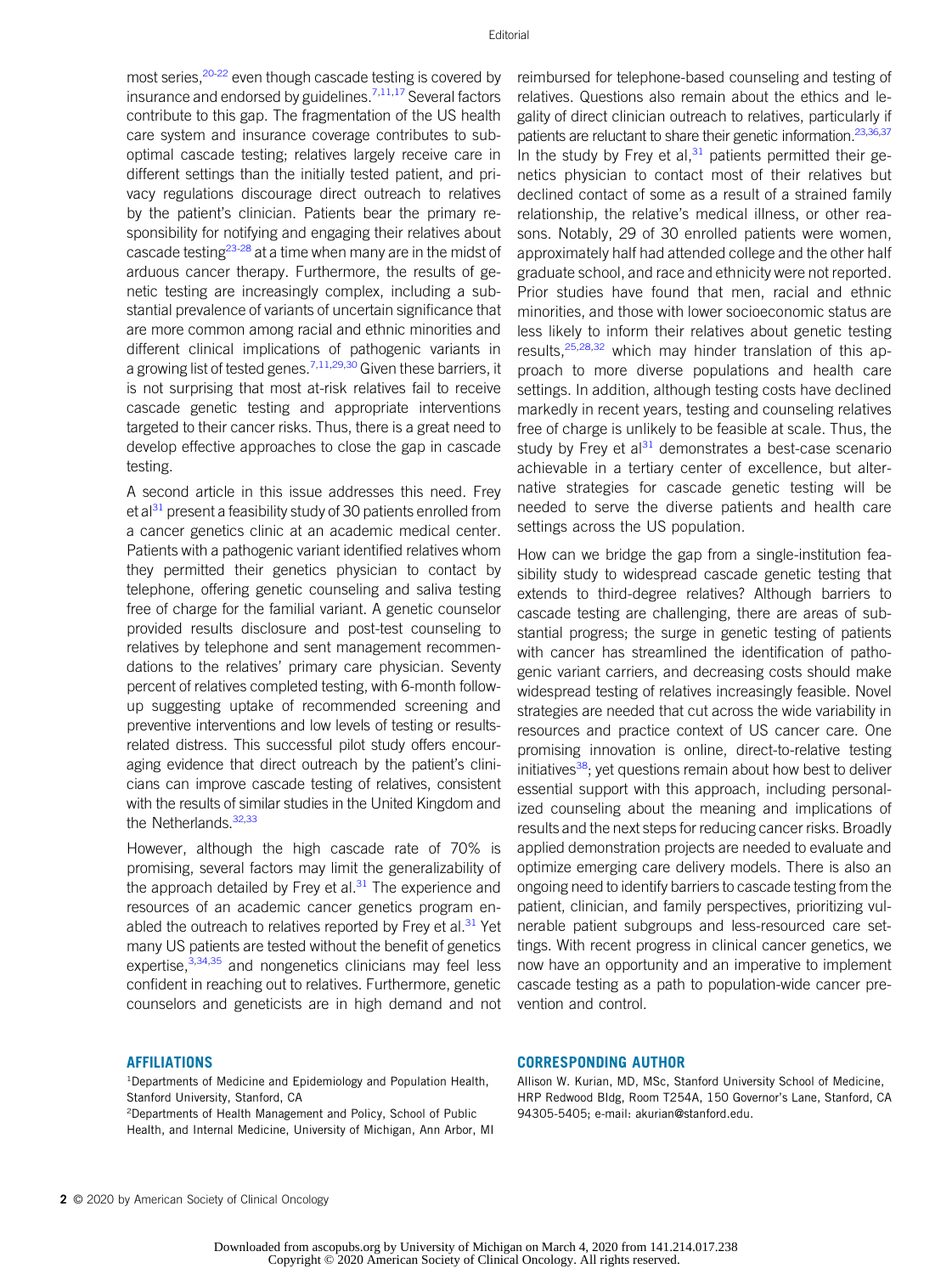# AUTHORS' DISCLOSURES OF POTENTIAL CONFLICTS OF INTEREST AND DATA AVAILABILITY STATEMENT

Disclosures provided by the authors and data availability statement (if applicable) are available with this article at DOI [https://doi.org/10.1200/](https://ascopubs.org/doi/full/10.1200/JCO.20.00140) [JCO.20.00140.](https://ascopubs.org/doi/full/10.1200/JCO.20.00140)

# AUTHOR CONTRIBUTIONS

Conception and design: All authors Data analysis and interpretation: Allison W. Kurian Manuscript writing: All authors Final approval of manuscript: All authors Accountable for all aspects of the work: All authors

# **REFERENCES**

- <span id="page-2-0"></span>1. Katz SJ, Kurian AW, Morrow M: Treatment decision making and genetic testing for breast cancer: Mainstreaming mutations. JAMA 314:997-998, 2015
- <span id="page-2-1"></span>2. Offit K, Bradbury A, Storm C, et al: Gene patents and personalized cancer care: Impact of the Myriad case on clinical oncology. J Clin Oncol 31:2743-2748, 2013
- <span id="page-2-2"></span>3. Kurian AW, Ward KC, Hamilton AS, et al: Uptake, results, and outcomes of germline multiple-gene sequencing after diagnosis of breast cancer. JAMA Oncol 4: 1066-1072, 2018
- <span id="page-2-3"></span>4. Stadler ZK, Schrader KA, Vijai J, et al: Cancer genomics and inherited risk. J Clin Oncol 32:687-698, 2014
- <span id="page-2-4"></span>5. Mandelker D, Zhang L, Kemel Y, et al: Mutation detection in patients with advanced cancer by universal sequencing of cancer-related genes in tumor and normal DNA vs guideline-based germline testing. JAMA 318:825-835, 2017
- <span id="page-2-5"></span>6. American Society of Breast Surgeons: Consensus guideline on genetic testing for hereditary breast cancer. [https://www.breastsurgeons.org/docs/statements/](https://www.breastsurgeons.org/docs/statements/Consensus-Guideline-on-Genetic-Testing-for-Hereditary-Breast-Cancer.pdf) [Consensus-Guideline-on-Genetic-Testing-for-Hereditary-Breast-Cancer.pdf](https://www.breastsurgeons.org/docs/statements/Consensus-Guideline-on-Genetic-Testing-for-Hereditary-Breast-Cancer.pdf)
- <span id="page-2-6"></span>7. National Comprehensive Cancer Network: Guidelines for genetic/familial high-risk assessment: Breast and ovarian. Version 1.2020-December 14, 2019. [https://www.nccn.org/professionals/physician\\_gls/pdf/genetics\\_bop.pdf](https://www.nccn.org/professionals/physician_gls/pdf/genetics_bop.pdf)
- <span id="page-2-7"></span>8. Childers CP, Childers KK, Maggard-Gibbons M, et al: National estimates of genetic testing in women with a history of breast or ovarian cancer. J Clin Oncol 35: 3800-3806, 2017
- <span id="page-2-15"></span>9. Kurian AW, Ward KC, Howlader N, et al: Genetic testing and results in a population-based cohort of breast cancer patients and ovarian cancer patients. J Clin Oncol 37:1305-1315, 2019
- <span id="page-2-8"></span>10. Gross AL, Blot WJ, Visvanathan K: BRCA1 and BRCA2 testing in medically underserved Medicare beneficiaries with breast or ovarian cancer. JAMA 320: 597-598, 2018
- <span id="page-2-9"></span>11. National Comprehensive Cancer Network: Guidelines for genetic/familial high-risk assessment: Colorectal. Version 3.2019-December 13, 2019. [https://](https://www.nccn.org/professionals/physician_gls/pdf/genetics_colon.pdf) [www.nccn.org/professionals/physician\\_gls/pdf/genetics\\_colon.pdf](https://www.nccn.org/professionals/physician_gls/pdf/genetics_colon.pdf)
- <span id="page-2-10"></span>12. King MC, Levy-Lahad E, Lahad A: Population-based screening for BRCA1 and BRCA2: 2014 Lasker Award. JAMA 312:1091-1092, 2014
- <span id="page-2-11"></span>13. Manchanda R, Patel S, Gordeev VS, et al: Cost-effectiveness of population-based BRCA1, BRCA2, RAD51C, RAD51D, BRIP1, PALB2 mutation testing in unselected general population women. J Natl Cancer Inst 110:714-725, 2018
- <span id="page-2-12"></span>14. Delikurt T, Williamson GR, Anastasiadou V, et al: A systematic review of factors that act as barriers to patient referral to genetic services. Eur J Hum Genet 23: 739-745, 2015
- 15. Pal T, Cragun D, Lewis C, et al: A statewide survey of practitioners to assess knowledge and clinical practices regarding hereditary breast and ovarian cancer. Genet Test Mol Biomarkers 17:367-375, 2013
- 16. Gray SW, Hicks-Courant K, Cronin A, et al: Physicians' attitudes about multiplex tumor genomic testing. J Clin Oncol 32:1317-1323, 2014
- <span id="page-2-13"></span>17. Owens DK, Davidson KW, Krist AH, et al: Risk assessment, genetic counseling, and genetic testing for BRCA-related cancer: US Preventive Services Task Force recommendation statement. JAMA 322:652-665, 2019
- <span id="page-2-14"></span>18. Offit K, Tkachuk KA, Stadler ZK, et al: Cascading after peridiagnostic cancer genetic testing: An alternative to population-based screening. J Clin Oncol doi: [10.1200/JCO.19.02010](http://dx.doi.org/10.1200/JCO.19.02010)
- <span id="page-2-16"></span>19. Ladabaum U, Wang G, Terdiman J, et al: Strategies to identify the Lynch syndrome among patients with colorectal cancer: A cost-effectiveness analysis. Ann Intern Med 155:69-79, 2011
- <span id="page-2-17"></span>20. Sharaf RN, Myer P, Stave CD, et al: Uptake of genetic testing by relatives of Lynch syndrome probands: A systematic review. Clin Gastroenterol Hepatol 11: 1093-1100, 2013
- 21. Roberts MC, Dotson WD, DeVore CS, et al: Delivery of cascade screening for hereditary conditions: A scoping review of the literature. Health Aff (Millwood) 37: 801-808, 2018
- <span id="page-2-18"></span>22. Menko FH, Ter Stege JA, van der Kolk LE, et al: The uptake of presymptomatic genetic testing in hereditary breast-ovarian cancer and Lynch syndrome: A systematic review of the literature and implications for clinical practice. Fam Cancer 18:127-135, 2019
- <span id="page-2-19"></span>23. Knowles JW, Rader DJ, Khoury MJ: Cascade screening for familial hypercholesterolemia and the use of genetic testing. JAMA 318:381-382, 2017
- 24. Finlay E, Stopfer JE, Burlingame E, et al: Factors determining dissemination of results and uptake of genetic testing in families with known BRCA1/2 mutations. Genet Test 12:81-91, 2008
- <span id="page-2-24"></span>25. Cheung EL, Olson AD, Yu TM, et al: Communication of BRCA results and family testing in 1,103 high-risk women. Cancer Epidemiol Biomarkers Prev 19: 2211-2219, 2010
- 26. Daly MB, Montgomery S, Bingler R, et al: Communicating genetic test results within the family: Is it lost in translation? A survey of relatives in the randomized sixstep study. Fam Cancer 15:697-706, 2016
- 27. Dancyger C, Wiseman M, Jacobs C, et al: Communicating BRCA1/2 genetic test results within the family: A qualitative analysis. Psychol Health 26:1018-1035, 2011
- <span id="page-2-20"></span>28. Fehniger J, Lin F, Beattie MS, et al: Family communication of BRCA1/2 results and family uptake of BRCA1/2 testing in a diverse population of BRCA1/2 carriers. J Genet Couns 22:603-612, 2013
- <span id="page-2-21"></span>29. Hall MJ, Reid JE, Burbidge LA, et al: BRCA1 and BRCA2 mutations in women of different ethnicities undergoing testing for hereditary breast-ovarian cancer. Cancer 115:2222-2233, 2009
- <span id="page-2-22"></span>30. Caswell-Jin JL, Gupta T, Hall E, et al: Racial/ethnic differences in multiple-gene sequencing results for hereditary cancer risk. Genet Med 20:234-239, 2018
- <span id="page-2-23"></span>31. Frey MK, Kahn RM, Chapman-Davis E, et al: Prospective feasibility trial of a novel strategy of facilitated cascade genetic testing using telephone counseling. J Clin Oncol doi[:10.1200/JCO.19.02005](http://dx.doi.org/10.1200/JCO.19.02005)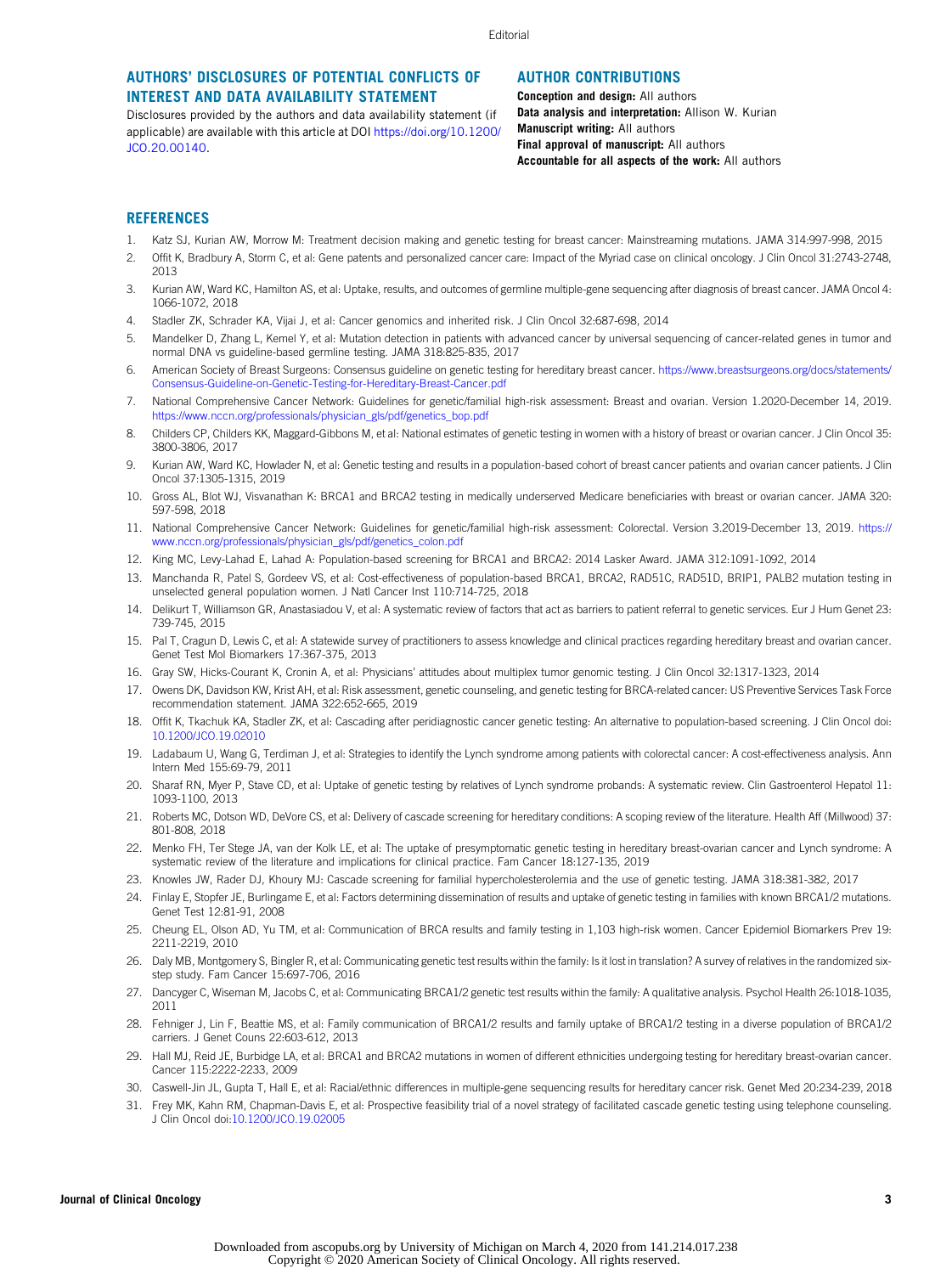### Editorial

- <span id="page-3-0"></span>32. Evans DG, Binchy A, Shenton A, et al: Comparison of proactive and usual approaches to offering predictive testing for BRCA1/2 mutations in unaffected relatives. Clin Genet 75:124-132, 2009
- <span id="page-3-1"></span>33. Sermijn E, Delesie L, Deschepper E, et al: The impact of an interventional counselling procedure in families with a BRCA1/2 gene mutation: Efficacy and safety. Fam Cancer 15:155-162, 2016
- <span id="page-3-2"></span>34. Katz SJ, Ward KC, Hamilton AS, et al: Gaps in receipt of clinically indicated genetic counseling after diagnosis of breast cancer. J Clin Oncol 36:1218-1224, 2018
- <span id="page-3-3"></span>35. Scott D, Friedman S, Telli ML, et al: Decision making about genetic testing among women with a personal and family history of breast cancer. J Oncol Pract 16: e37-e55, 2020
- <span id="page-3-4"></span>36. Rothstein MA: Reconsidering the duty to warn genetically at-risk relatives. Genet Med 20:285-290, 2018
- <span id="page-3-5"></span>37. Dheensa S, Fenwick A, Shkedi-Rafid S, et al: Health-care professionals' responsibility to patients' relatives in genetic medicine: A systematic review and synthesis of empirical research. Genet Med 18:290-301, 2016
- <span id="page-3-6"></span>38. Caswell-Jin JL, Zimmer AD, Stedden W, et al: Cascade genetic testing of relatives for hereditary cancer risk: Results of an online initiative. J Natl Cancer Inst 111: 95-98, 2019

nnn

4 © 2020 by American Society of Clinical Oncology